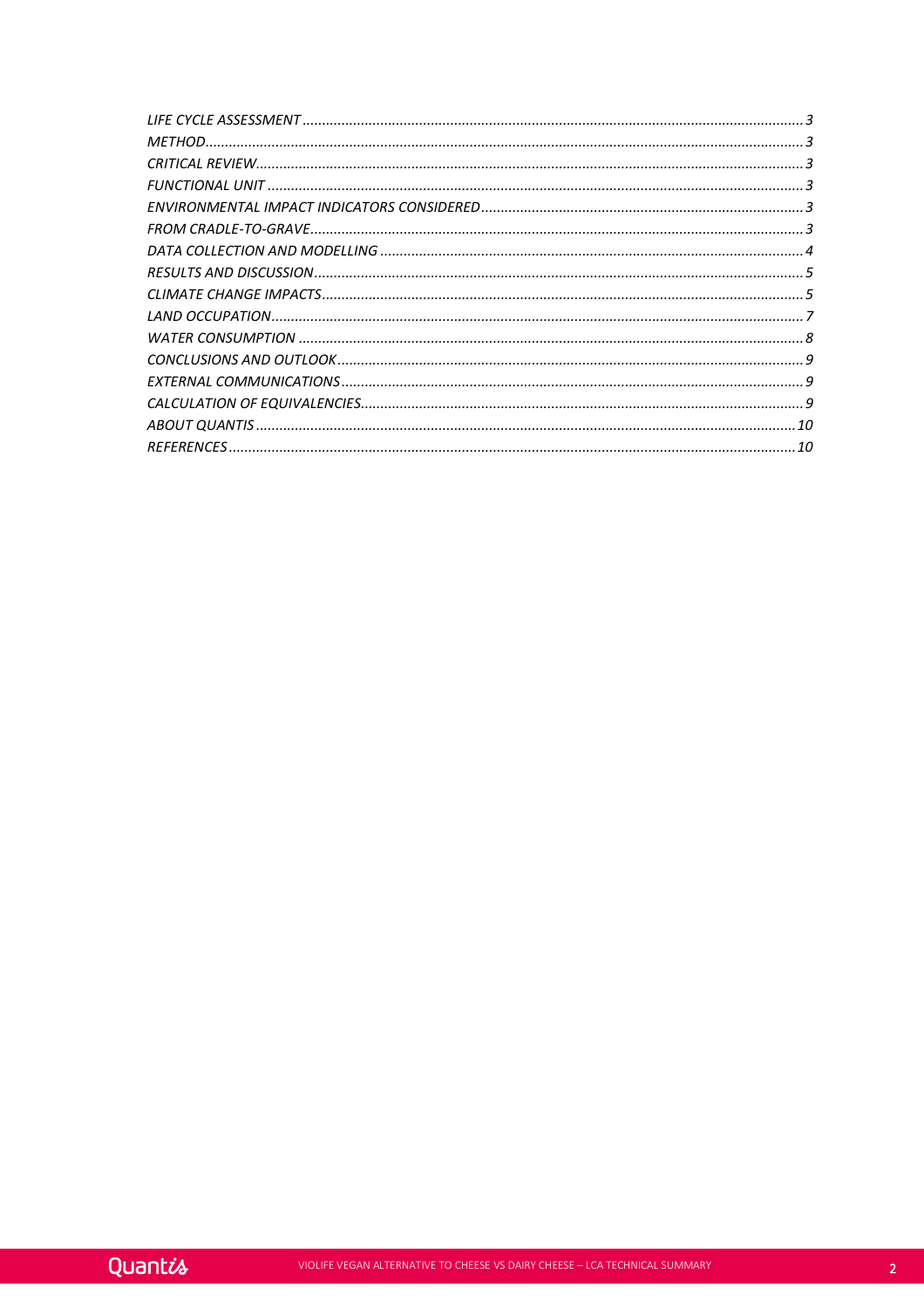## **VIOLIFE 100% VEGAN ALTERNATIVE TO CHEESE VS. DAIRY CHEESE. LCA TECHNICAL SUMMARY**

Violife is a world leading vegan brand, owned by Upfield, which offers a range of versatile products including alternatives to dairy cheese which can be used for cooking or eating on their own. In 2022, Quantis was commissioned to conduct a Life Cycle Assessment (LCA) of of certain Violife vegan alternatives to cheese products ("Violife Product") sold in Europe, the UK, United States, and Canada, compared to dairy (cow and sheep) cheese sold in the same markets. The study included 20 Violife Products (a "product" refers to a recipe / packaging /market combination). This document provides a summary of the study scope, functional unit and system boundaries, method and data sources, climate footprint and land occupation results, and equivalencies used for comparative claims for the Violife products.

## <span id="page-2-0"></span>**LIFE CYCLE ASSESSMENT**

Life cycle assessment (LCA) is a metric-based methodology used to assess environmental impacts resulting from, for example, greenhouse gas emissions, waste production, water, land, and energy use. Environmental impacts are calculated over the life cycle of a product, from extraction of raw materials to the end-of-life.

#### <span id="page-2-1"></span>**METHOD**

This study followed the regionalized LCA methodology described by Liao et al. (2020) to compare the environmental impacts of 1 kg of Violife Products against the same amount of dairy cheese sold in Europe, UK, United States and Canada. Data was collected with a cradle-to-grave approach for the product recipe, key ingredients sourcing countries, production factory, energy mixes, packaging designs, transportation, and end-of-life scenarios. Spatially differentiated agricultural life cycle inventory data were generated (archetypes), as well as land use change (LUC) emissions for Violife Products to dairy cheese using an attributional approach as per PAS 2050 (BSI, 2012), aligned with the latest international standards for dairy products, published by the International Dairy Federation (IDF, 2015) and the European Dairy Association (EDA, 2016).

#### <span id="page-2-2"></span>**CRITICAL REVIEW**

The LCA respects ISO 14040 and 14044 standards for public disclosure of results. The study has been peer reviewed by a panel of three independent experts on topics such as LCA, agronomy and dairy production.

#### <span id="page-2-3"></span>**FUNCTIONAL UNIT**

The functional unit (FU) is a reference unit for which all results are calculated and presented. For Violife Products and dairy cheese, the functional unit (FU) was to provide the function of 1 kg of cheese or cheese alternative, packaged, at the consumer's home, in a given sales market.

### <span id="page-2-4"></span>**ENVIRONMENTAL IMPACT INDICATORS CONSIDERED**

The assessment includes a total of 16 indicators: 14 environmental impact indicators from the European Commission Environmental Footprint (EF) 3.0 method and two additional indicators: land occupation ( $m^2$ .y), which reflects the total area of land used over one year and is a proxy for biodiversity and ecosystem services (Nemecek et al. 2011, Milà i Canals et al. 2012), and water consumption (m<sup>3</sup>), the total amount of fresh water consumed (ISO 14046), which includes, for example, evapotranspiration of irrigation water.

## <span id="page-2-5"></span>**FROM CRADLE-TO-GRAVE**

The LCA considers all identifiable activities across the product life cycle (cradle-to-grave) for certain Violife Products in Europe, UK, United States and Canada (see Figure 1).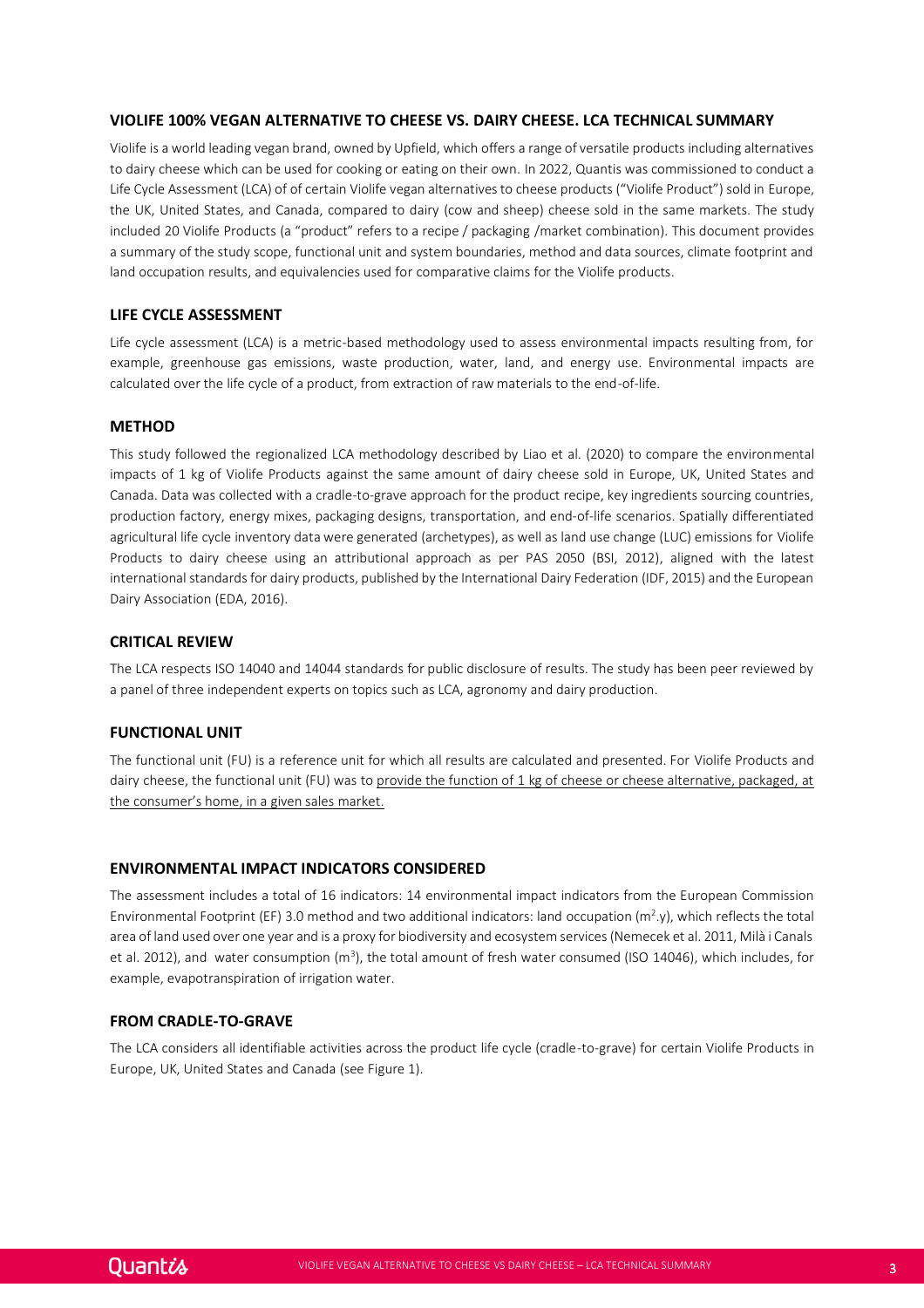#### The study includes impacts from:

- − Farming (crop production or milk production)
- Packaging manufacturing of Violife Products or dairy cheese
- − Distribution
- − Retail
- − Consumer use
- − Packaging end-of-life



Figure 1. Schematic of the systems evaluated

#### The study does not include impacts from:

- Capital goods at the distribution centre and at the point of retail.
- Labour, commuting of workers, administrative work, cattle insemination, and disease control processes.
- Food loss and food waste during distribution, at retail point and at the consumer's home.

## <span id="page-3-0"></span>**DATA COLLECTION AND MODELLING**

- − Violife Products: primary data for the recipes and ingredient sourcing for Violife Products were provided by Violife.
- Dairy cheese for Europe: Default data representative of European averages and published by the European Dairy Association and the European Commission were used to model dairy processing, packaging, and distribution.
- Dairy cheese for UK: Data representative of UK dairy practices were used to model dairy processing. Data representative of European averages and published by the European Dairy Association and the European Commission were used to model packaging and distribution.
- Dairy cheese for US and Canada: Default data representative of US and Canada averages and published by the USDA were used. Canadian milk modelling was updated with the latest available data from Dairy Farmers of Canada (DFC, 2018).

All data has been assessed to ensure that it meets the quality standards required to make comparative assertions. Data was compiled for different product recipes, key ingredient sourcing countries, production factory locations, energy mixes, packaging designs, transportation, and end-of-life scenarios. Spatially differentiated agricultural life cycle inventory data were generated (archetypes), as well as LUC emissions for agricultural ingredients in all markets relevant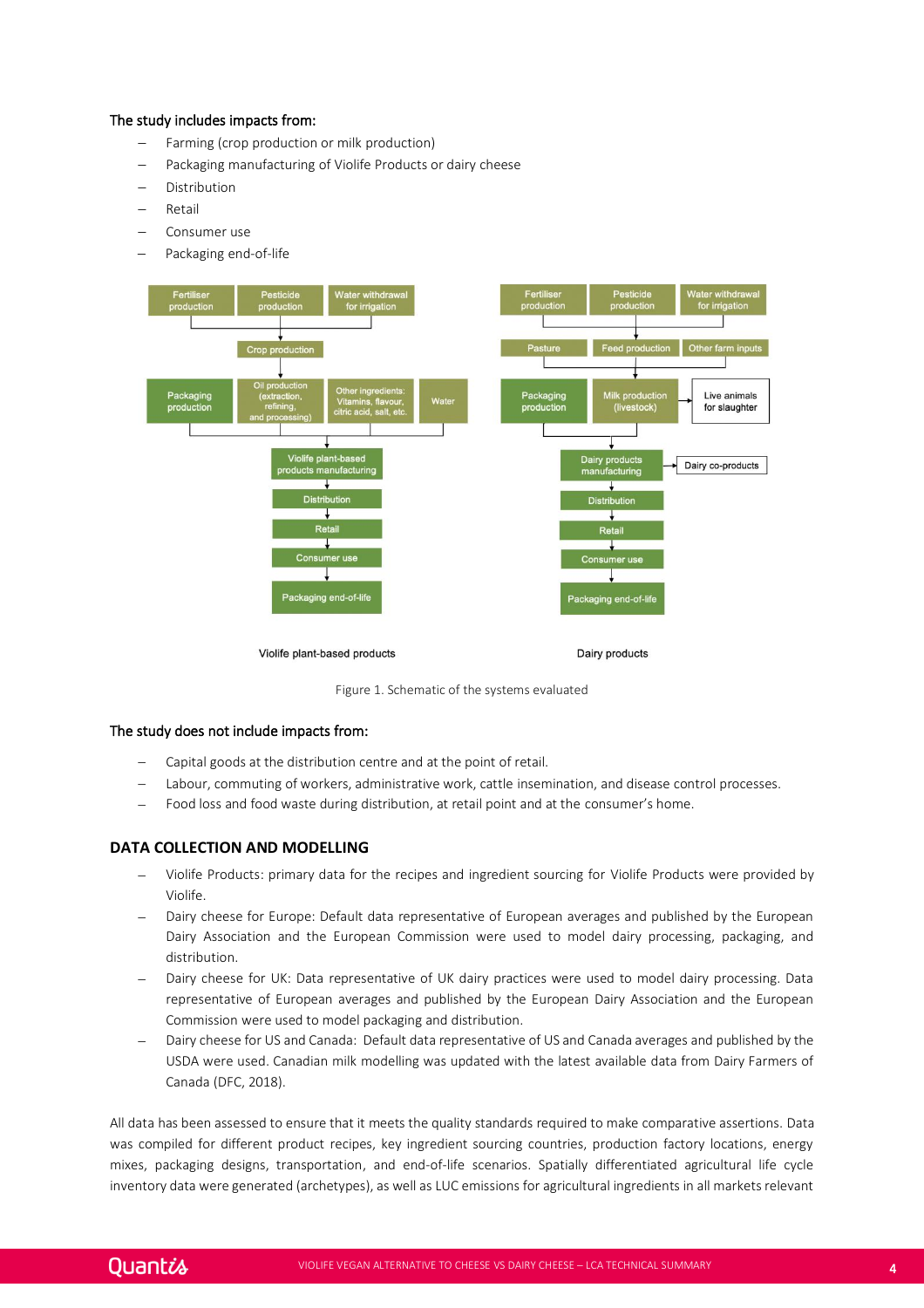to each system's supply chain. The LCA modelling tool SimaPro version 9.2 was used to model individual datasets (such as oilseeds and packaging) required for 100% plant-based products and for the life cycle of dairy products.

## <span id="page-4-0"></span>**RESULTS AND DISCUSSION**

## <span id="page-4-1"></span>**CLIMATE CHANGE IMPACTS**

Table 1 shows that all Violife Products assessed have lower climate impacts than dairy cheese. The climate change impacts of 1 kg Violife Products vary between 2.2 and 3.2 kg CO<sub>2</sub>-eq per kg of product depending on recipe and market, whereas the impacts for dairy cheese vary between 6.1 and 11.9 kg  $CO<sub>2</sub>$ -eq per kg dairy cheese. The average climate change impacts of Violife Products assessed across recipes and markets is 2.8 CO<sub>2</sub>-eq per kg of product whereas the average impact for dairy cheese across markets is 8.4 CO<sub>2</sub>-eq. Violife Products have an overall average savings of 72% compared to dairy cheese.

|                                                                     | Climate change<br>(kg CO <sub>2</sub> eq/kg product) |       | Calculated savings       |        |
|---------------------------------------------------------------------|------------------------------------------------------|-------|--------------------------|--------|
| PRODUCTS COMPARED (Violife/dairy cheese)                            | Violife                                              | Dairy | kg CO <sub>2</sub> eq/kg | %      |
| <b>EUROPE</b>                                                       |                                                      |       |                          |        |
| Europe average                                                      | 2.6                                                  | 10.0  | 7.4                      | $-74%$ |
| 1. Mozzarella flavour / Mozzarella, grated, 200 g (old doypack), EU | 2.6                                                  | 10.6  | 8.0                      | $-75%$ |
| 2. Mozzarella flavour / Mozzarella, block, 2.5 kg, EU               | 2.2                                                  | 10.2  | 8.0                      | $-79%$ |
| 4. Cheddar flavour / Cheddar, sliced, 200 g (hard tray), EU         | 2.9                                                  | 11.8  | 8.9                      | $-75%$ |
| 6. Original / Cheddar, grated, 200 g (old doypack), EU              | 2.6                                                  | 11.6  | 9.0                      | $-77%$ |
| 8. Original / Cheddar, sliced, 200 g (hard tray), EU                | 2.9                                                  | 11.8  | 9.0                      | $-76%$ |
| 10. Mature cheddar fl. / Cheddar, block, 200 g, EU                  | 2.3                                                  | 11.3  | 9.0                      | $-80%$ |
| 13. Creamy original / Cream cheese, tub, 200 g, EU                  | 2.6                                                  | 6.5   | 3.9                      | $-60%$ |
| 17. Feta flavour / Feta, block, 200 g, EU                           | 2.6                                                  | 6.4   | 3.8                      | $-59%$ |
| UK                                                                  |                                                      |       |                          |        |
| UK average                                                          | 2.6                                                  | 10.2  | 7.6                      | $-74%$ |
| 3. Mozzarella flavour / Mozzarella, block, 2.5 kg, UK               | 2.2                                                  | 10.3  | 8.1                      | $-79%$ |
| 5. Cheddar flavour / Cheddar, sliced, 500 g (refi), UK              | 2.5                                                  | 11.5  | 9.0                      | $-78%$ |
| 7. Original / Cheddar, grated, 200 g (old doypack), UK              | 2.7                                                  | 11.7  | 9.0                      | $-77%$ |
| 9. Original / Cheddar, sliced, 200 g (hard tray), UK                |                                                      | 11.9  | 9.0                      | $-75%$ |
| 11. Epic mature / Cheddar, block, 200 g, UK                         |                                                      | 11.5  | 8.9                      | $-78%$ |
| 12. Epic mature / Cheddar, grated, 150 g (old doypack), UK          |                                                      | 11.7  | 8.9                      | $-77%$ |
| 14. Creamy original / Cream cheese, tub, 200 g, UK                  | 2.6                                                  | 6.5   | 3.9                      | $-60%$ |
| 18. Feta flavour / Feta, block, 200 g, UK                           | 2.7                                                  | 6.4   | 3.7                      | $-58%$ |
| CANADA                                                              |                                                      |       |                          |        |
| Canada average                                                      | 2.8                                                  | 6.6   | 3.7                      | $-57%$ |
| 16. Creamy original / Cream cheese, tub, 200 g, CA                  | 2.8                                                  | 6.1   | 3.3                      | $-54%$ |
| 20. Feta flavour / Feta, block, 200 g, CA                           | 2.9                                                  | 7.1   | 4.2                      | $-59%$ |
| <b>US</b>                                                           |                                                      |       |                          |        |
| US average                                                          | 3.1                                                  | 6.9   | 3.7                      | $-55%$ |
| 15. Creamy original / Cream cheese, tub, 200 g, US                  | 3.1                                                  | 6.5   | 3.4                      | $-53%$ |
| 19. Feta flavour / Feta, block, 200 g, US                           | 3.2                                                  | 7.2   | 4.1                      | $-56%$ |
| <b>TOTAL AVERAGE</b>                                                | 2.7                                                  | 9.4   | 6.8                      | $-72%$ |

Table 1. Climate change impacts for Violife Products in Europe, UK, US and Canada and dairy cheese in the same markets. Results are expressed in kg CO2-eq per kg of product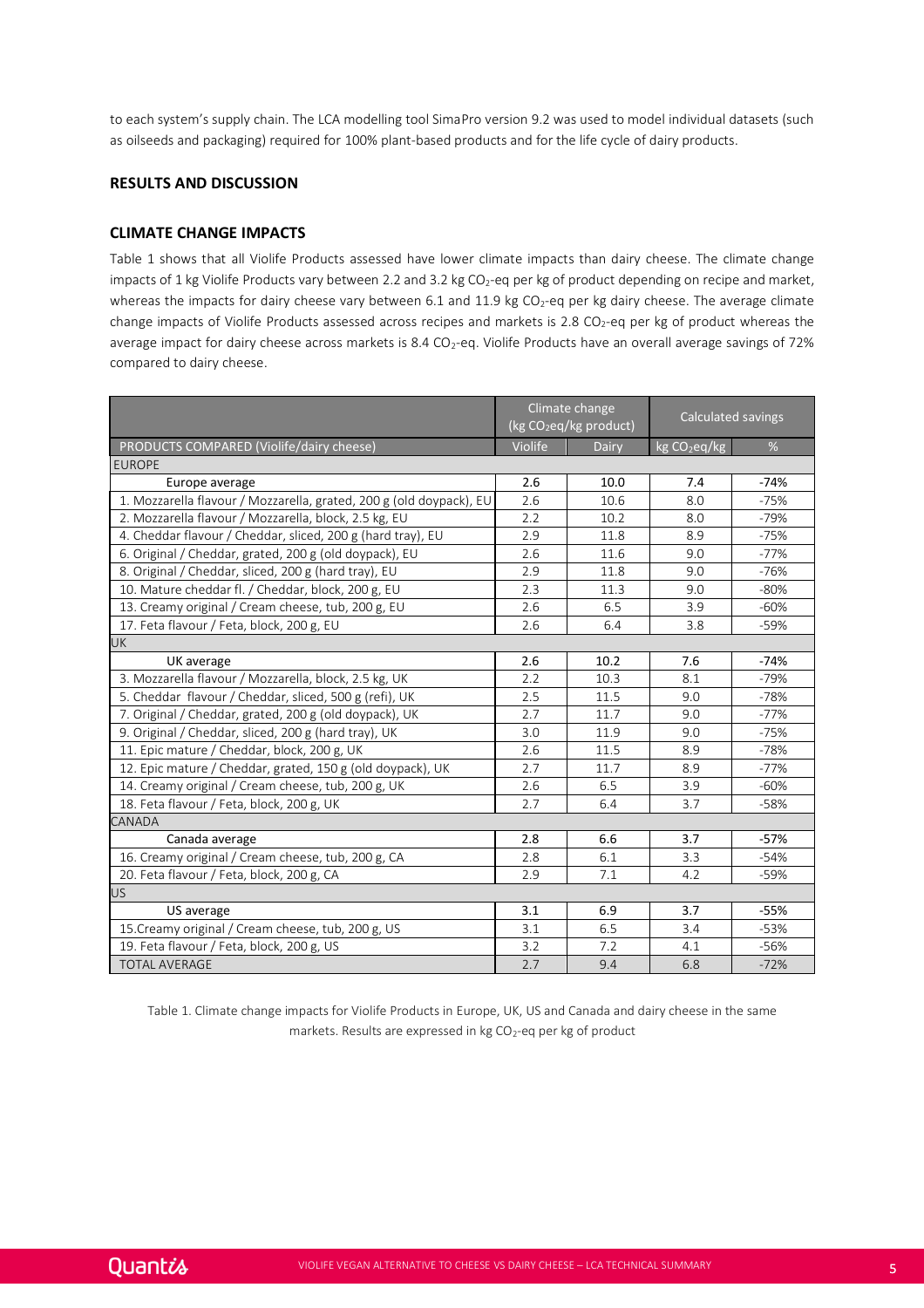Figure 2 shows that the main drivers of climate impacts for Violife Products are the farm / ingredients stage (coconut farming and associated LUC emissions), as well as the distribution stage, which can vary significantly depending on distances travelled to consumer markets.



Figure 2. Average climate change results per life cycle stage for 1 kg of product in Europe, UK, US and Canada

<span id="page-5-0"></span>There are opportunities for further reducing the environmental impacts of 100% plant-based cheese alternatives by avoiding land use change related climate risks and implementing regenerative agricultural practices. Meanwhile, it is important to consider potential constraints, such as the choice of oils based on consumer preferences (taste, nutritional benefits, and product function).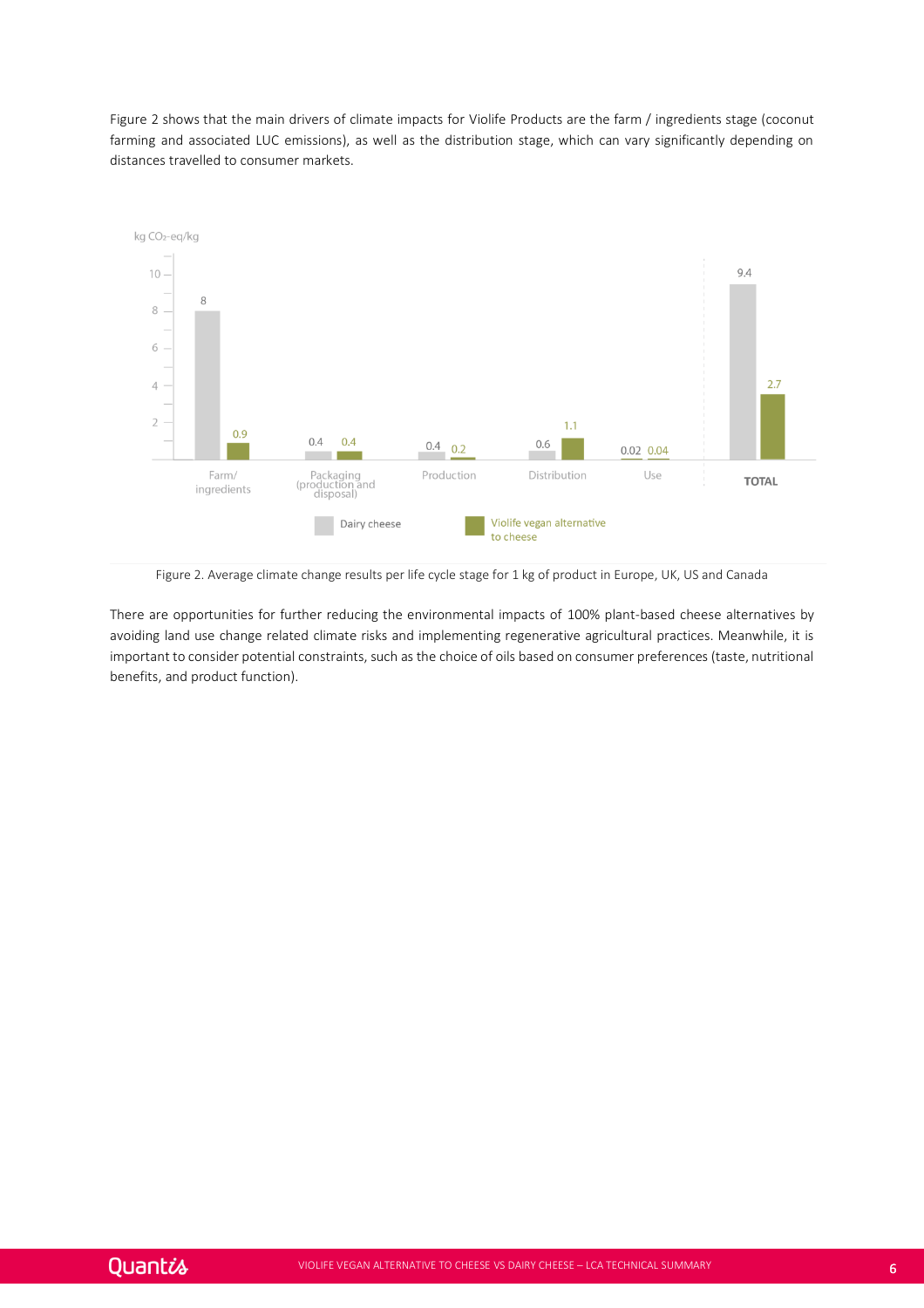# **LAND OCCUPATION**

In terms of land occupation, all Violife Products have lower results compared to dairy cheese (Table 2). The land occupation of 1 kg Violife Products varies between 1.5 and 2.1 $m^2$ . yper kg of product depending on recipe and market, whereas that of dairy cheese varies between 5.2 and 11.6 m<sup>2</sup>.y per kg of dairy cheese. The average land occupation of Violife Products across recipes and markets is 1.7  $m^2$ .y per kg of product whereas the average occupation for dairy cheese across markets is 7.6  $CO_2$ -eq, having Violife Products an average savings of 82%.

|                                                                     | Land occupation<br>(m <sup>2</sup> .y/kg product) |              | <b>Calculated savings</b> |        |
|---------------------------------------------------------------------|---------------------------------------------------|--------------|---------------------------|--------|
| PRODUCTS COMPARED (Violife/ dairy cheese)                           | Violife                                           | <b>Dairy</b> | $m2 \cdot y$ /kg          | %      |
| <b>EUROPE</b>                                                       |                                                   |              |                           |        |
| Europe average                                                      | 1.7                                               | 10.2         | 8.5                       | $-83%$ |
| 1. Mozzarella flavour / Mozzarella, grated, 200 g (old doypack), EU | 1.8                                               | 10.1         | 8.3                       | $-83%$ |
| 2. Mozzarella flavour / Mozzarella, block, 2.5 kg, EU               | 1.6                                               | 10.0         | 8.3                       | $-84%$ |
| 4. Cheddar flavour / Cheddar, sliced, 200 g (hard tray), EU         | 1.7                                               | 11.0         | 9.3                       | $-84%$ |
| 6. Original / Cheddar, grated, 200 g (old doypack), EU              | 1.8                                               | 11.0         | 9.3                       | $-84%$ |
| 8. Original / Cheddar, sliced, 200 g (hard tray), EU                | 1.7                                               | 11.0         | 9.3                       | $-84%$ |
| 10. Mature cheddar fl. / Cheddar, block, 200 g, EU                  | 1.5                                               | 10.9         | 9.4                       | $-86%$ |
| 13. Creamy original / Cream cheese, tub, 200 g, EU                  | 1.5                                               | 5.7          | 4.2                       | $-73%$ |
| 17. Feta flavour / Feta, block, 200 g, EU                           | 1.9                                               | 11.6         | 9.7                       | $-84%$ |
| <b>UK</b>                                                           |                                                   |              |                           |        |
| UK average                                                          | 1.8                                               | 9.5          | 7.8                       | $-81%$ |
| 3. Mozzarella flavour / Mozzarella, block, 2.5 kg, UK               | 1.6                                               | 9.1          | 7.5                       | $-82%$ |
| 5. Cheddar flavour / Cheddar, sliced, 500 g (refi), UK              | 1.7                                               | 10.0         | 8.4                       | $-83%$ |
| 7. Original / Cheddar, grated, 200 g (old doypack), UK              | 1.8                                               | 10.1         | 8.4                       | $-83%$ |
| 9. Original / Cheddar, sliced, 200 g (hard tray), UK                |                                                   | 10.1         | 8.4                       | $-83%$ |
| 11. Epic mature / Cheddar, block, 200 g, UK                         |                                                   | 10.0         | 7.9                       | $-79%$ |
| 12. Epic mature / Cheddar, grated, 150 g (old doypack), UK          |                                                   | 10.1         | 8.2                       | $-81%$ |
| 14. Creamy original / Cream cheese, tub, 200 g, UK                  | 1.5                                               | 5.2          | 3.7                       | $-71%$ |
| 18. Feta flavour / Feta, block, 200 g, UK                           | 1.9                                               | 11.6         | 9.7                       | $-84%$ |
| CANADA                                                              |                                                   |              |                           |        |
| Canada average                                                      | 1.7                                               | 8.8          | 7.0                       | $-81%$ |
| 16. Creamy original / Cream cheese, tub, 200 g, CA                  | 1.5                                               | 5.9          | 4.3                       | $-74%$ |
| 20. Feta flavour / Feta, block, 200 g, CA                           | 1.9                                               | 11.7         | 9.7                       | $-84%$ |
| US                                                                  |                                                   |              |                           |        |
| US average                                                          | 1.7                                               | 8.9          | 7.2                       | $-81%$ |
| 15. Creamy original / Cream cheese, tub, 200 g, US                  |                                                   | 6.1          | 4.6                       | $-75%$ |
| 19. Feta flavour / Feta, block, 200 g, US                           | 1.9                                               | 11.7         | 9.7                       | $-84%$ |
| <b>TOTAL AVERAGE</b>                                                | 1.7                                               | 9.7          | 7.9                       | $-82%$ |

<span id="page-6-0"></span>Table 2. Land occupation for Violife Products in Europe, UK, US, Canada, and dairy cheese in the same market. Results are expressed in m<sup>2</sup> per year per kg of product.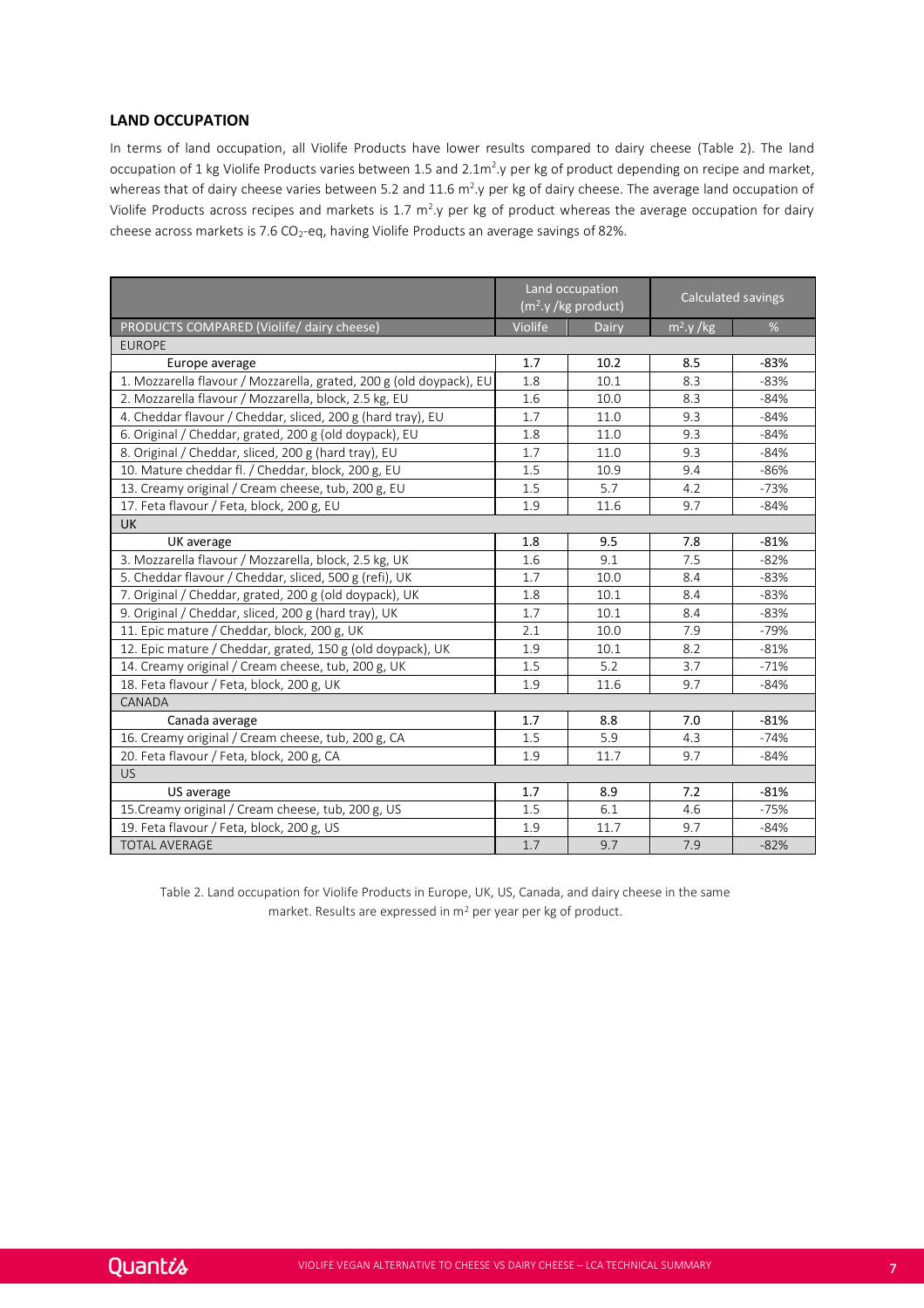# **WATER CONSUMPTION**

LCA results show that 8 from 20 (40%) of Violife Products have significantly lower water impacts, but the rest are not significantly better (table 3). For these scenarios, with an \* in the calculated saving percentages in table 3 given the uncertainty, water consumption is not considered significantly better than their dairy counterpart.

The quality of water consumption data in LCA databases is not robust enough to support external communications and comparative claims.

Contrary to cheese, for spreads and butter despite the high uncertainty related to the water consumption results, the conclusions can still be considered valid; the comparative conclusions are less sensitive to data choice, due to the higher concentration of dairy milk in butter.

|                                                                     | Water consumption<br>$(m3/kg$ product) |       | Calculated savings |           |
|---------------------------------------------------------------------|----------------------------------------|-------|--------------------|-----------|
| PRODUCTS COMPARED (Violife/ dairy cheese)                           | Violife                                | Dairy | $m3$ /kg           | %         |
| <b>EUROPE</b>                                                       |                                        |       |                    |           |
| Europe average                                                      | 0.030                                  | 0.054 | 0.024              | $-45%$ *  |
| 1. Mozzarella flavour / Mozzarella, grated, 200 g (old doypack), EU | 0.030                                  | 0.058 | 0.028              | $-48\%$ * |
| 2. Mozzarella flavour / Mozzarella, block, 2.5 kg, EU               | 0.026                                  | 0.054 | 0.028              | $-52%$    |
| 4. Cheddar flavour / Cheddar, sliced, 200 g (hard tray), EU         | 0.039                                  | 0.067 | 0.029              | $-42\%$ * |
| 6. Original / Cheddar, grated, 200 g (old doypack), EU              | 0.030                                  | 0.063 | 0.033              | $-52%$    |
| 8. Original / Cheddar, sliced, 200 g (hard tray), EU                | 0.039                                  | 0.067 | 0.029              | $-43\%$ * |
| 10. Mature cheddar flavour / Cheddar, block, 200 g, EU              | 0.027                                  | 0.061 | 0.034              | $-55%$    |
| 13. Creamy original / Cream cheese, tub, 200 g, EU                  | 0.024                                  | 0.039 | 0.015              | $-39\% *$ |
| 17. Feta flavour / Feta, block, 200 g, EU                           | 0.026                                  | 0.024 | $-0.002$           | $9\% *$   |
| <b>UK</b>                                                           |                                        |       |                    |           |
| UK average                                                          | 0.030                                  | 0.055 | 0.025              | $-45%$ *  |
| 3. Mozzarella flavour / Mozzarella, block, 2.5 kg, UK               | 0.026                                  | 0.054 | 0.029              | $-53%$    |
| 5. Cheddar flavour / Cheddar, sliced, 500 g (refi), UK              | 0.033                                  | 0.063 | 0.029              | $-47\%$ * |
| 7. Original / Cheddar, grated, 200 g (old doypack), UK              | 0.030                                  | 0.064 | 0.034              | $-53%$    |
| 9. Original / Cheddar, sliced, 200 g (hard tray), UK                |                                        | 0.068 | 0.029              | $-43%$ *  |
| 11. Epic mature / Cheddar, block, 200 g, UK                         |                                        | 0.061 | 0.031              | $-52%$    |
| 12. Epic mature / Cheddar, grated, 150 g (old doypack), UK          |                                        | 0.064 | 0.032              | $-51%$    |
| 14. Creamy original / Cream cheese, tub, 200 g, UK                  | 0.024                                  | 0.039 | 0.015              | $-40\%$ * |
| 18. Feta flavour / Feta, block, 200 g, UK                           | 0.026                                  | 0.024 | $-0.002$           | 9% *      |
| CANADA                                                              |                                        |       |                    |           |
| Canada average                                                      | 0.025                                  | 0.041 | 0.017              | $-40\%$ * |
| 16. Creamy original / Cream cheese, tub, 200 g, CA                  | 0.023                                  | 0.053 | 0.029              | $-56%$    |
| 20. Feta flavour / Feta, block, 200 g, CA                           | 0.026                                  | 0.030 | 0.004              | $-13%$ *  |
| US.                                                                 |                                        |       |                    |           |
| US average                                                          | 0.025                                  | 0.033 | 0.007              | $-23%$ *  |
| 15. Creamy original / Cream cheese, tub, 200 g, US                  | 0.024                                  | 0.041 | 0.017              | $-42\%$ * |
| 19. Feta flavour / Feta, block, 200 g, US                           | 0.027                                  | 0.024 | $-0.003$           | $11\% *$  |
| <b>TOTAL AVERAGE</b>                                                | 0.029                                  | 0.051 | 0.022              | $-43%$    |

Table 3. Water consumption for Violife Products in Europe, UK, US, Canada, and dairy cheese in the same market. Results are expressed in  $m^3$  per kg of product

<span id="page-7-0"></span>For further information, please contact [ESGinquiries@upfield.com](mailto:ESGinquiries@upfield.com) for vegan alternative to cheese information.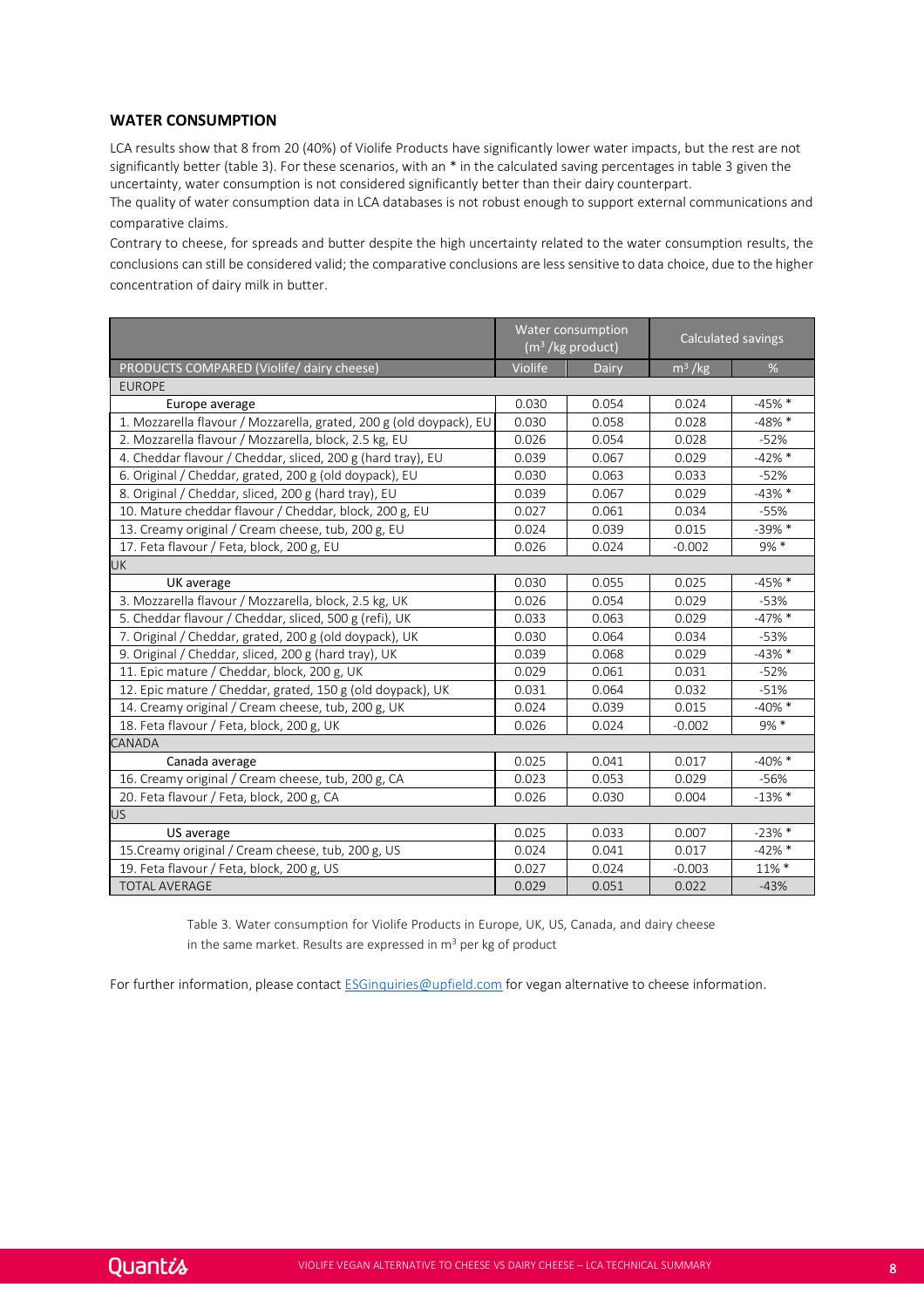## **CONCLUSIONS AND OUTLOOK**

This study shows that Violife Products have at least 50% lower climate impacts and occupies less than 30% of land than dairy cheese. The climate impacts of Violife Products are dominated by coconut oil production and distribution to consumer markets. When moving towards transparency of sustainable supply chains and developing potential mitigation strategies, producers can only understand the impacts of their products and look for opportunities to reduce these impacts if they thoroughly and accurately assess their product supply chains. When moving towards more sustainable 100% vegan alternatives to cheese, a key factor would be to reduce impacts related to the product distribution and the embodied environmental impacts from coconut oil through better understanding and improvements in supply chain sourcing, farm level agricultural practices, and product recipe design.

#### <span id="page-8-0"></span>**EXTERNAL COMMUNICATIONS**

For this study, 20 representative products in the four main markets were selected. For external communications and claims a conservative approach was used since Violife's entire product portfolio was not assessed.

For comparative claims communicating on product categories, the lowest climate change savings of all products evaluated globally and in each market is used.

Reduction percentages are rounded conservatively so that they are easy to understand by the general public and to avoid overclaiming (e.g. 58% savings is rounded to 55% savings), therefore claims percentages may be different than the percentages shown in Table 2. As approximations exist in any life cycle assessment, a conservative approach avoids misleading communication and greenwashing.

#### <span id="page-8-1"></span>**CALCULATION OF EQUIVALENCIES**

Equivalencies are used to put into perspective the climate and land occupation results of Violife Products and dairy cheeses to render the information more meaningful and understandable for a larger audience. The equivalencies were calculated based on the CO<sub>2</sub>-eq savings when comparing Violife Products and dairy cheese, by converting the savings amount into equivalencies of different daily activities such as CO<sub>2</sub>-eq emissions of charging a smartphone over night or driving a car. Table 4 presents the data sources and units used for the equivalencies calculated.

| <b>EQUIVALENCIES FOR RETAIL PRODUCTS</b> |                  |                                           |                                                                                                            |  |  |
|------------------------------------------|------------------|-------------------------------------------|------------------------------------------------------------------------------------------------------------|--|--|
| Equivalency                              | Equivalency unit | Climate change<br>(kg CO <sub>2</sub> eq) | Source                                                                                                     |  |  |
| Charging a phone over night              | daily            | 0.008                                     | <b>PFFCR Retail</b>                                                                                        |  |  |
| Driving a car (petrol car EURO 5)        | 1 km             | 0.35                                      | ecoinvent                                                                                                  |  |  |
| Flying by plane                          | 1 km             | 0.22                                      | ecoinvent                                                                                                  |  |  |
| Equivalency                              | Equivalency unit | Land Occupation<br>(m <sup>2</sup> .y)    | Source                                                                                                     |  |  |
| Average size of a parking spot           | m <sup>2</sup>   | 17.7                                      | Internet various sources                                                                                   |  |  |
| Average pizza size (14 in / 35 cm)       | m <sup>2</sup>   | 0.10                                      | Internet various sources                                                                                   |  |  |
| EQUIVALENCIES FOR PROFESSIONAL PRODUCTS  |                  |                                           |                                                                                                            |  |  |
| Equivalency                              | Equivalency unit | Climate change<br>(kg CO <sub>2</sub> eq) | Source                                                                                                     |  |  |
| 3 combi oven                             | Daily            | 15                                        | https://doi.org/10.1093/ijlct/ctt068                                                                       |  |  |
| Commercial fridge                        | Daily            | 19.5                                      | https://www.energy.gov/eere/femp/purchasing-<br>energy-efficient-commercial-refrigerators-and-<br>freezers |  |  |
| Industrial dishwasher                    | Daily            | 5                                         | https://www.energy.gov/eere/femp/purchasing-<br>energy-efficient-commercial-dishwashers                    |  |  |
| Kitchen aid                              | Hourly           | 0.2                                       | https://www.kasa.cz/document/9/8/4/doc_218248<br>9.pdf                                                     |  |  |
| Equivalency                              | Equivalency unit | Land Occupation<br>(m <sup>2</sup> .v)    | Source                                                                                                     |  |  |
| Cucumbers fields                         | 1 hectare        | 10,000                                    |                                                                                                            |  |  |
| Average size restaurant kitchens         | 1 restaurant     | 98                                        | https://yourbusiness.azcentral.com/national-<br>average-size-restaurant-kitchen-29446.html                 |  |  |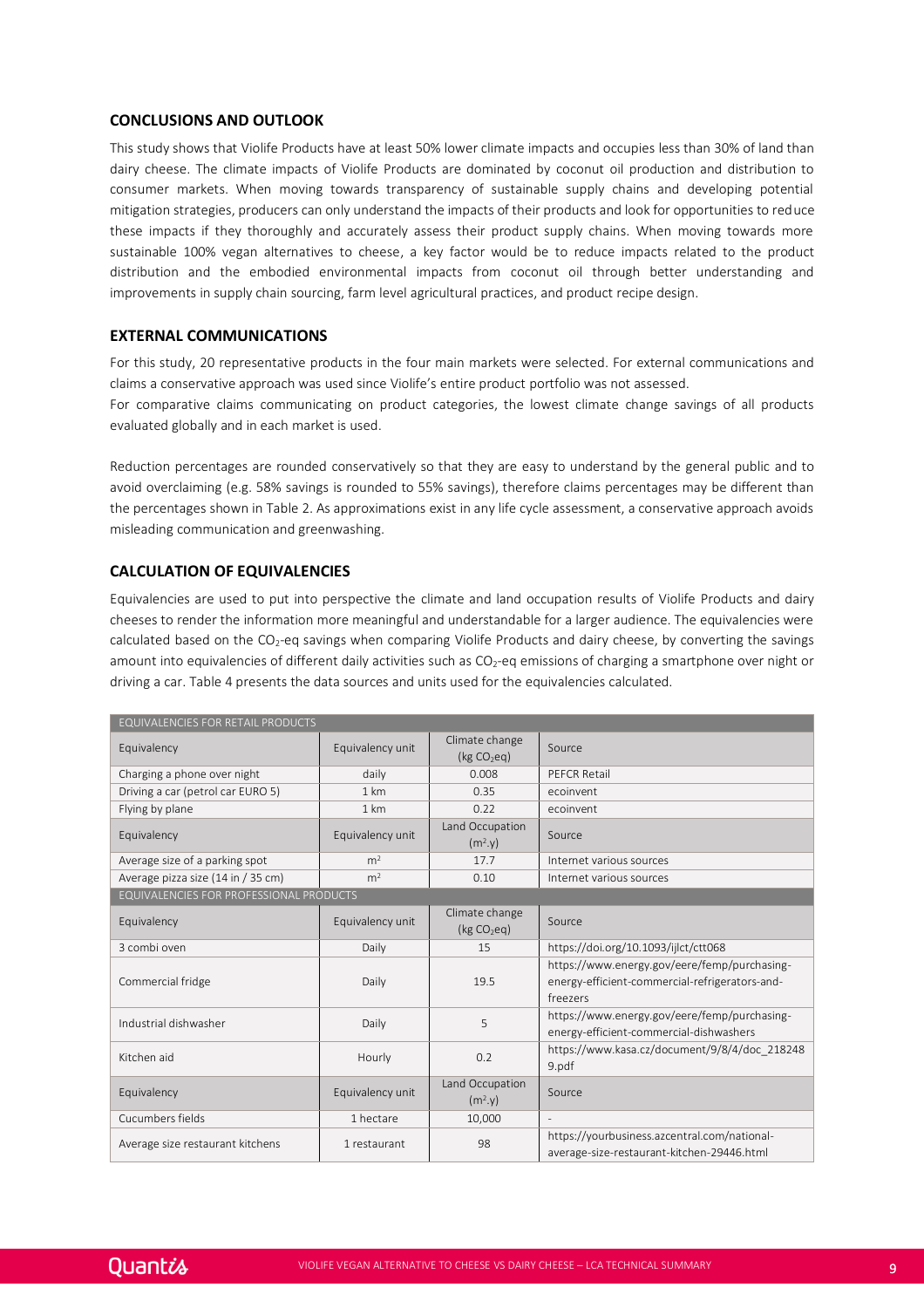| Per capita consumption of dairy cheese | Source                                                                           |
|----------------------------------------|----------------------------------------------------------------------------------|
| Europe                                 | Statista - https://www.statista.com/statistics/183785/per-capita-consumption-of- |
|                                        | cheese-in-the-us-since-2000/                                                     |
| United Kingdom                         | https://www.statista.com/statistics/281114/household-consumption-of-cheese-in-   |
|                                        | the-united-kingdom-uk/                                                           |
| Canada                                 | https://www.clal.it/en/?section=tabs consumi procapite                           |
| United States                          | Statista - https://www.statista.com/statistics/183785/per-capita-consumption-of- |
|                                        | cheese-in-the-us-since-2000/                                                     |

#### <span id="page-9-0"></span>**ABOUT QUANTIS**

Ī

Quantis guides top organizations to define, shape and implement intelligent environmental sustainability solutions. In a nutshell, our creative geeks take the latest science and make it actionable. They deliver resilient strategies, robust metrics, useful tools, and credible communications.

With offices in the US, France, Switzerland, Germany, Italy and Colombia and clients around the world, Quantis is a key partner in inspiring sustainable change on a global scale.

Discover Quantis at **[www.quantis-intl.com](http://www.quantis-intl.com/)**

#### <span id="page-9-1"></span>**REFERENCES**

Boulay A-M et al (2018) The WULCA consensus characterization model for water scarcity footprints: assessing impacts of water consumption based on available water remaining (AWARE). Int J Life Cycle Assess 23:368–378

EDA (2016) Product Environmental Footprint Category Rules for Dairy Products. Draft report (28 July 2016). The European Dairy Association. Brussels, Belgium

Eurostat database. URL:<https://ec.europa.eu/eurostat/data/database> Access June 2016

FAO and WHO. 2011. Codex Alimentarius – Milk and Milk Products. Second edition. The Food and Agriculture Organization of the United Nations and the World Health Organisation. Rome, Italy

FAO, IDF, IFCN 2014. World mapping of animal feeding systems in the dairy sector. Food and Agriculture Organisation of the United Nations, the International Dairy Federation, the IFCN Dairy Research Network. Rome, Italy

IDF (2015) A common carbon footprint approach for Dairy. The IDF guide to standard life cycle assessment methodology for the dairy sector. International Dairy Federation. Brussels, Belgium

ISO (2006) Environmental management – life cycle assessment – requirements and guidelines, ISO 14044:2006(E). International Organization for Standardization, Geneva

IPCC, 2013: Climate Change 2013: The Physical Science Basis. Contribution of Working Group I to the Fifth Assessment Report of the Intergovernmental Panel on Climate Change [Stocker, T.F., D. Qin, G.-K. Plattner, M. Tignor, S.K. Allen, J. Boschung, A. Nauels, Y. Xia, V. Bex and P.M. Midgley (eds.)]. Cambridge University Press, Cambridge, United Kingdom and New York, NY, USA, 1535 pp.

JRC-IES (2011). International Reference Life Cycle Data System (ILCD) Handbook- Recommendations for Life Cycle Impact Assessment in the European context. First edition November 2011. European Commission-Joint Research Centre - Institute for Environment and Sustainability. Publications Office of the European Union, Luxemburg